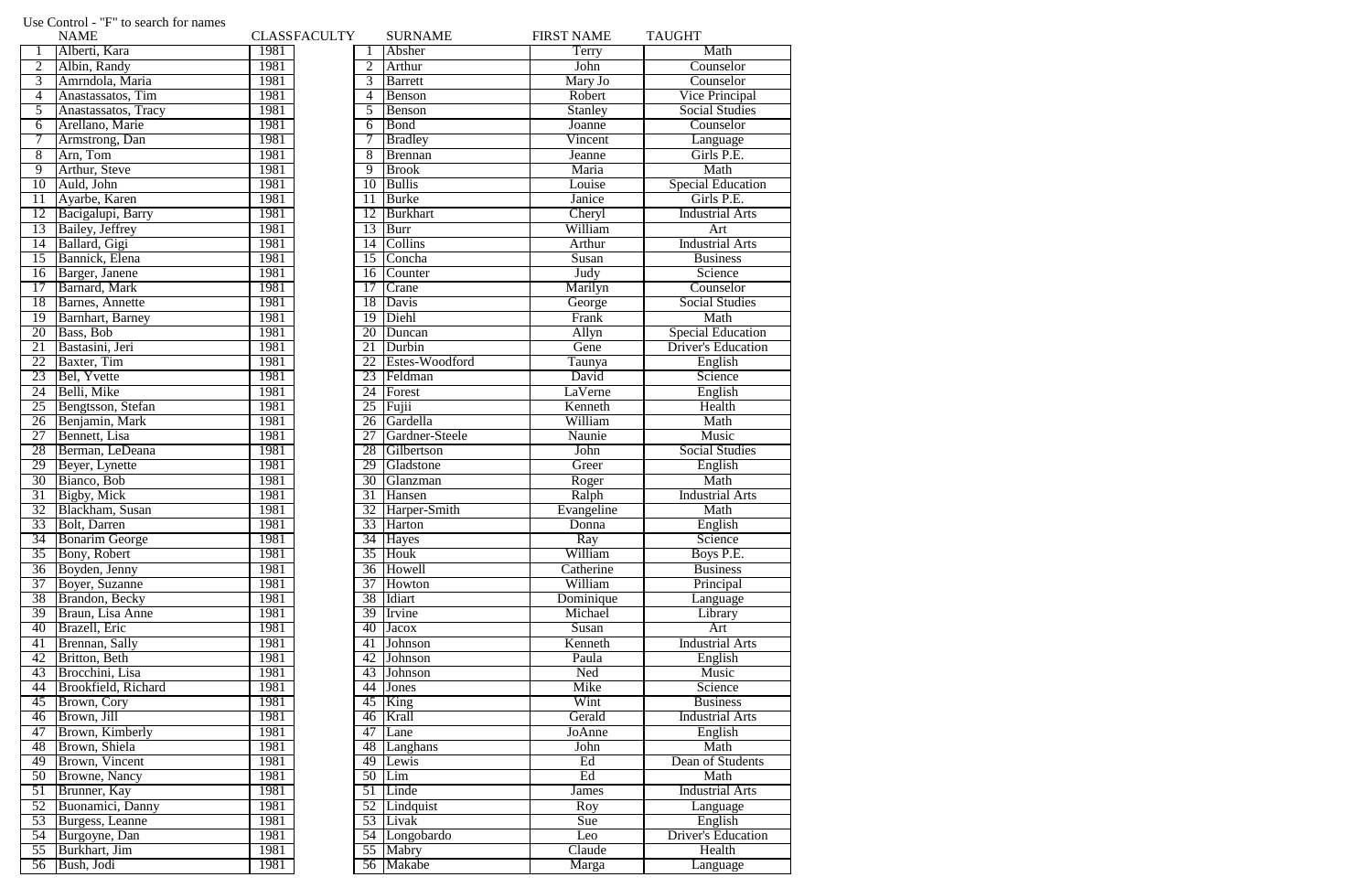| 57              | Byington, J.D.          | 1981 | $\overline{57}$ | Marble             | Everett      | <b>Special Education</b> |
|-----------------|-------------------------|------|-----------------|--------------------|--------------|--------------------------|
| 58              | Byrd, Lauralee          | 1981 | 58              | <b>Marsh</b>       | Phinnie      | Boys P.E.                |
| $\overline{59}$ | Cafferata, Janet        | 1981 | 59              | Martin             | John         | Science                  |
| 60              | Calhoun, Dawn           | 1981 | 60              | Martin-Martinez    | Olivia       | English                  |
| 61              | Capps, Chris            | 1981 | 61              | Meyers             | Marge        | <b>Business</b>          |
| 62              | Carman, Kelly Ann       | 1981 | $\overline{62}$ | Miller             | Frederick    | <b>Social Studies</b>    |
| 63              | Carman, Ken             | 1981 | 63              | Miller             | Sgt. Billie  | Military                 |
| 64              | Carrera, Kris           | 1981 | 64              | Morrison           | Lynda        | Library                  |
| 65              | Casazza, Susan          | 1981 | 65              | Mortara            | Gene         | Science                  |
| 66              | Caselli, Tamra          | 1981 | 66              | Morton             | Donna        | <b>Business</b>          |
| 67              | Cason, Shaun            | 1981 | 67              | Muth               | Margaret     | English                  |
| 68              | Cavendish, Fred         | 1981 | 68              | <b>Myers</b>       | Margie       | <b>Business</b>          |
| 69              | Chamarro, Frank         | 1981 | 69              | Neal               | Jack{John}   | <b>Social Studies</b>    |
| 70              | Chandler, Patty         | 1981 | $\overline{70}$ | <b>Nicholas</b>    | Janice       | <b>Vice Principal</b>    |
| 71              | Chapin, Erich           | 1981 | 71              | Ochs               | George       | Science                  |
| 72              | Chapman, Andrew         | 1981 | 72              | Owens              | Tom          | <b>Social Studies</b>    |
| 73              | Cheathon, Alfred        | 1981 | 73              | Penaluna           | William      | Boys P.E.                |
| 74              | Clark, Kari             | 1981 | 74              | Phillips           | Pam          | <b>Special Education</b> |
| 75              | Clift, Jill             | 1981 | $\overline{75}$ | Potts              | <b>James</b> | <b>Vice Principal</b>    |
| 76              | Conigliaro, Carol       | 1981 | $\overline{76}$ | Retterer           | Cathy        | <b>Social Studies</b>    |
| 77              | Connor, Anne            | 1981 | 77              | Ridderbush         | Sgt. Robert  | Military                 |
| 78              | Coppola, Grag           | 1981 | 78              | Robards            | Clyde        | Science                  |
| 79              | Cowley, Carl            | 1981 | 79              | Rogers             | Gay          | <b>Social Studies</b>    |
| 80              | Crowther, Evin          | 1981 | 80              | Ruiz               | Doris        | <b>Home Economics</b>    |
| 81              | Cupp, Joe               | 1981 | 81              | Ryan               | Tom          | Art                      |
| 82              | Current, Mike           | 1981 | 82              | Ryan               | Margarita    | Language                 |
| 83              | Curry, Lyle             | 1981 | 83              | Ryser              | Jean         | <b>Nurse</b>             |
| 84              | Dalton, Jo Ellen        | 1981 | 84              | <b>Salls</b>       | Jennifer     | Math                     |
| 85              | Dalton, Mary            | 1981 | 85              | Scattini           | Gene         | Boys P.E.                |
| 86              | Danen, John             | 1981 | 86              | See                | Sharon       | English                  |
| 87              | Daniels, Cindy          | 1981 | 87              | Shields            | Mel          | English                  |
| 88              | Davis, Karen            | 1981 | 88              | Skelton            | Donna        | <b>Special Education</b> |
| 89              | Davis, Kay              | 1981 | 89              | Smith              | <b>Steve</b> | English                  |
| 90              | Day, Mike               | 1981 | 90              | Stevenson          | Carol        | Girls P.E.               |
|                 | 91 Dees, Don            | 1981 | 91              | Streng             | George       | <b>Social Studies</b>    |
| 92              | Delaplane, Lane         | 1981 | 92              | Sullivan           | Gary         | <b>Social Studies</b>    |
|                 | 93 Deller, Susie        | 1981 | 93              | Sullivan           | Mary         | English                  |
| 94              | DeLuca, Debbie          | 1981 | 94              | Sullivan           | Charlene     | English                  |
| 95              | Dempsey, Donna          | 1981 | 95              | Swinden            | Ester        | Home Economics           |
| $\overline{96}$ | DePaoli, Jessie         | 1981 | $\overline{96}$ | Tripp              | Carol        | English                  |
| 97              | Desautel, Dale          | 1981 | 97              | Turney             | Stephen      | Counselor                |
| 98              | Desiderio, Denise       | 1981 | 98              | Walker             | <b>Harry</b> | English                  |
| 99              | Devine, Kristin         | 1981 | 99              | Warren-Vasconcelos | Judy         | English                  |
|                 | 100 Dials, Mike         | 1981 |                 | 100 Weldon         | Connie       | <b>Home Economics</b>    |
|                 | 101 Dill, Lori          | 1981 | 101             | Werry              | Florence     | Counselor                |
|                 | 102 Dille, Teri         | 1981 |                 | 102 Wiseman        | Christine    |                          |
|                 |                         | 1981 |                 |                    |              | Language                 |
|                 | 103 Dinter, Steve       |      |                 | 103 Woodward       | George       | Math                     |
|                 | 104 Dodge, Kim          | 1981 |                 | 104 Worthen        | William      | Science                  |
|                 | 105 Dolan, Teri         | 1981 |                 | 105 Wright         | Leslie       | English                  |
|                 | 106 Dorostkar, Scharmin | 1981 |                 | 106 Wycoff         | Mary         | <b>Social Studies</b>    |
|                 | 107   Dorsey, Greg      | 1981 |                 | 107 Zarker         | Cathy        | <b>Music</b>             |
|                 | 108 Douglas, Aileen     | 1981 |                 | 108 Zucco          | Louis        | <b>Business</b>          |

| 57              | Byington, J.D.      | 1981 |
|-----------------|---------------------|------|
| 58              | Byrd, Lauralee      | 1981 |
| $\overline{59}$ | Cafferata, Janet    | 1981 |
| 60              | Calhoun, Dawn       | 1981 |
| 61              | Capps, Chris        | 1981 |
| 62              | Carman, Kelly Ann   | 1981 |
| 63              | Carman, Ken         | 1981 |
| 64              | Carrera, Kris       | 1981 |
| 65              | Casazza, Susan      | 1981 |
| 66              | Caselli, Tamra      | 1981 |
| 67              | Cason, Shaun        | 1981 |
| $\overline{68}$ | Cavendish, Fred     | 1981 |
| 69              | Chamarro, Frank     | 1981 |
| $\overline{70}$ | Chandler, Patty     | 1981 |
| $\overline{71}$ | Chapin, Erich       | 1981 |
| $\overline{72}$ | Chapman, Andrew     | 1981 |
| 73              | Cheathon, Alfred    | 1981 |
| 74              | Clark, Kari         | 1981 |
| 75              | Clift, Jill         | 1981 |
| $\overline{76}$ | Conigliaro, Carol   | 1981 |
| 77              | Connor, Anne        | 1981 |
| 78              |                     | 1981 |
|                 | Coppola, Grag       |      |
| 79              | Cowley, Carl        | 1981 |
| 80              | Crowther, Evin      | 1981 |
| 81              | Cupp, Joe           | 1981 |
| 82              | Current, Mike       | 1981 |
| 83              | Curry, Lyle         | 1981 |
| 84              | Dalton, Jo Ellen    | 1981 |
| 85              | Dalton, Mary        | 1981 |
| 86              | Danen, John         | 1981 |
| $\overline{87}$ | Daniels, Cindy      | 1981 |
| 88              | Davis, Karen        | 1981 |
| 89              | Davis, Kay          | 1981 |
| 90              | Day, Mike           | 1981 |
| 91              | Dees, Don           | 1981 |
| 92              | Delaplane, Lane     | 1981 |
| 93              | Deller, Susie       | 1981 |
| 94              | DeLuca, Debbie      | 1981 |
| 95              | Dempsey, Donna      | 1981 |
| 96              | DePaoli, Jessie     | 1981 |
| $\overline{97}$ | Desautel, Dale      | 1981 |
| 98              | Desiderio, Denise   | 1981 |
| 99              | Devine, Kristin     | 1981 |
| 100             | Dials, Mike         | 1981 |
| 101             | Dill, Lori          | 1981 |
| 102             | Dille, Teri         | 1981 |
| 103             | Dinter, Steve       | 1981 |
| 104             | Dodge, Kim          | 1981 |
| 105             | Dolan, Teri         | 1981 |
| 106             | Dorostkar, Scharmin | 1981 |
| 107             | Dorsey, Greg        | 1981 |
| 108             | Douglas, Aileen     | 1981 |
| 109             | Douglas, Brian      | 1981 |
| 110             | Doyle, Mark         | 1981 |
| 111             | Drain, David        | 1981 |
| 112             | Drews, Ron          | 1981 |
| 113             | Drisdale, Jeri      | 1981 |
| 114             | Dromiach, Beau      | 1981 |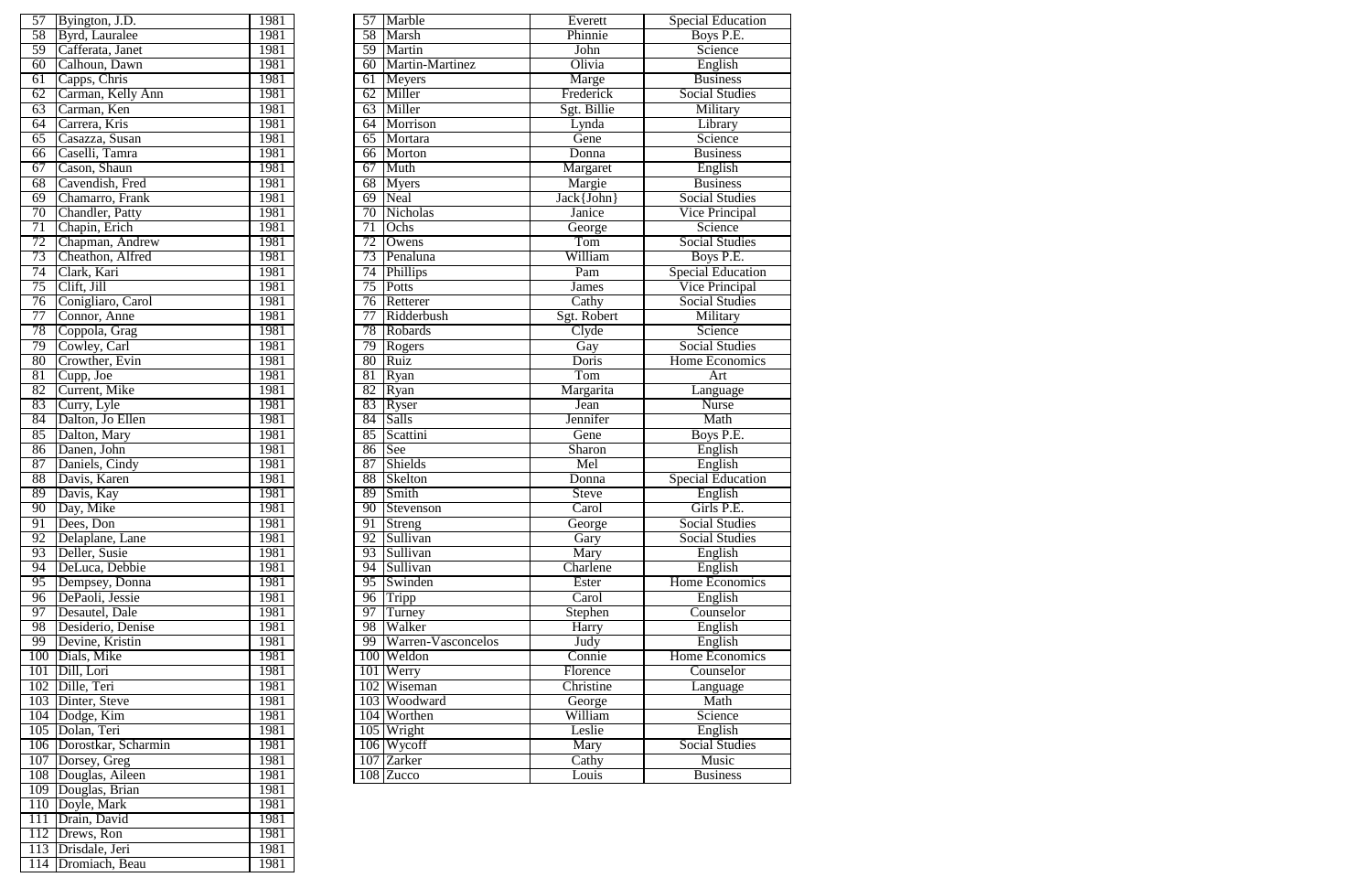| 115              | Duplantis, Garth    | 1981 |
|------------------|---------------------|------|
| 116              | Durant, Nicolle     | 1981 |
| 117              | Durkee, Danielle    | 1981 |
| 118              | Dyer, Robin         | 1981 |
| 119              | Dyhrkupp, Darci     | 1981 |
| 120              | Eaton, Kim          | 1981 |
| 121              | Eisele, Greg        | 1981 |
| 122              | Elston, Lori        | 1981 |
| 123              | Ely, Maynard        | 1981 |
| 124              | Engs, John          | 1981 |
| $\overline{125}$ | Ernst, Scott        | 1981 |
| $\overline{126}$ | Esnoz, Mark         | 1981 |
| 127              | Estes, Ann          | 1981 |
| 128              | Evans, Jakson       | 1981 |
| 129              | Fama, Glenn         | 1981 |
| 130              | Faulstich, Jeff     | 1981 |
| 131              | Ferrero, Greg       | 1981 |
| 132              | Flanagan, Brian     | 1981 |
| 133              |                     |      |
|                  | Fleck, Chuck        | 1981 |
| 134              | Flynn, Scott        | 1981 |
| 135              | Fontana, Louie      | 1981 |
| 136              | Frankson, Krista    | 1981 |
| 137              | Fraze, Ed           | 1981 |
| 138              | Frazzinie, Carson   | 1981 |
| 139              | Fredericks, Wendy   | 1981 |
| 140              | Freedhardt, Dianne  | 1981 |
| 141              | Freeman, Jim        | 1981 |
| 142              | Frost, Steve        | 1981 |
| 143              | Galli, Lora         | 1981 |
| 144              | Gardner, Bobby      | 1981 |
| 145              | Gearhart, Charese   | 1981 |
| $1\overline{46}$ | Gearhart, Mona      | 1981 |
| $\overline{147}$ | Gearhart, William   | 1981 |
| 148              | Geary, Pete         | 1981 |
| 149              | Geendlack, Ronald   | 1981 |
| 150              | Gergory, Mark       | 1981 |
| 151              | Gerlits, Mike       | 1981 |
| 152              | Gibson, Freddye     | 1981 |
| 153              | Giedt, Pamela       | 1981 |
| 154              | Giles, Debbi        | 1981 |
| 155              | Gilleland, Michelle | 1981 |
| 156              | Gilmartin, Mark     | 1981 |
| 157              | Giovannnetti, Gary  | 1981 |
| 158              | Golob, Jeff         | 1981 |
| 159              | Gonzales, Conchita  | 1981 |
| 160              | Gonzales, Roberta   | 1981 |
| 161              | Gordon, Gary        | 1981 |
| 162              | Graham, Donald      | 1981 |
| 163              | Graham, Michael     | 1981 |
| 164              | Graham, Teresa      | 1981 |
| 165              | Graver, Rick        | 1981 |
| 166              | Gregg, Fred         | 1981 |
| 167              | Gregorio, Diana     | 1981 |
| 168              | Grinsell, Allen     | 1981 |
|                  |                     |      |
| 169              | Griswold, Kitty     | 1981 |
| 170              | Gross, Denise       | 1981 |
| 171              | Gross, Toni         | 1981 |
| 172              | Growitte, Mandy     | 1981 |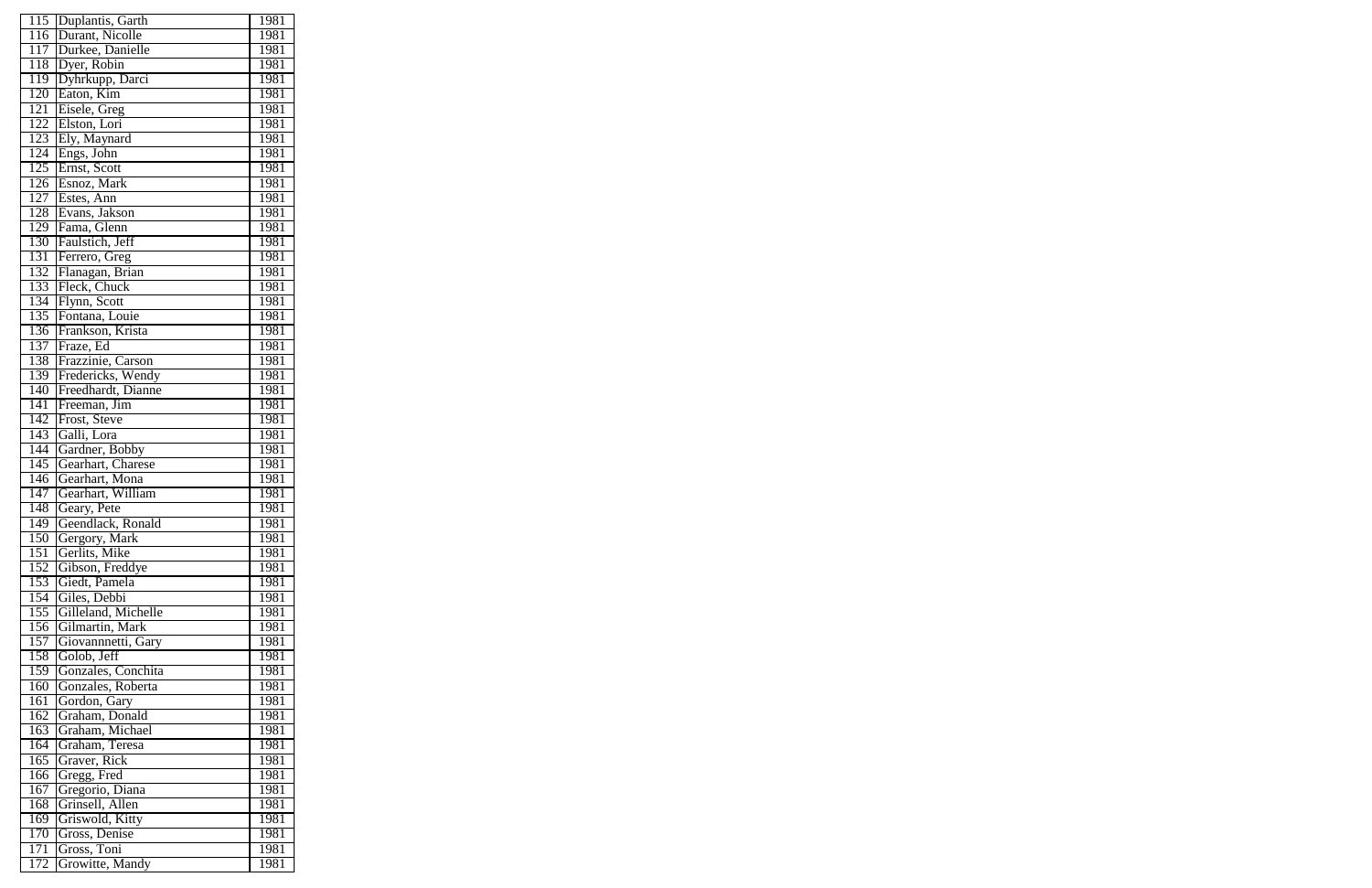| 173              | Haberman, Gail              | 1981        |
|------------------|-----------------------------|-------------|
| 174              | Hackulich, Ruthann          | 1981        |
| 175              | Haire, Patricia             | 1981        |
| $\overline{176}$ | Hall, Chad                  | 1981        |
| 177              | Hallett, Jennifer           | 1981        |
| 178              | Hallett, Joyce              | 1981        |
| 179              | Hammond, John               | 1981        |
| 180              | Hampton, Jay                | 1981        |
| 181              | Hancock, Anne               | 1981        |
| 182              | Hannifan, Mari              | 1981        |
| 183              | Hansen, David               | 1981        |
| 184              | Hansen, Joe                 | 1981        |
| 185              | Harrison, Mike              | 1981        |
| 186              | Hart, Marty                 | 1981        |
| 187              | Hartman, Brian              | 1981        |
| 188              | Harvey, Karyn               | 1981        |
| 189              | Hasleton, Jenny             | 1981        |
| 190              | Hatzenbiler, Eric           | 1981        |
| 191              | Hawkins. Vinton             | 1981        |
| 192              | Heikens, Mary Ann           | 1981        |
| 193              | Hesselman, Linda            | 1981        |
|                  |                             |             |
| 194              | Hibbs, Dean<br>Hill, Debbie | 1981        |
| 195              |                             | 1981        |
| 196              | Hill, Julie                 | 1981        |
| 197              | Hill, Stacey                | 1981        |
| 198              | Hilts, Cathy                | 1981        |
| 199              | Holman, Grant               | 1981        |
| 200              | Howard, Nancy               | 1981        |
| 201              | Hoy, Kathy                  | 1981        |
| 202              | Hsu, Felix                  | 1981        |
| 203              | Huff, Christi               | 1981        |
| 204              | Hughs, Mark                 | 1981        |
| 205              | Hunt, Shelly                | 1981        |
| 206              | Iacovelli, Vickie           | 1981        |
| 207              | Iratcabal, Heidi            | <u>1981</u> |
| 208              | Irvin, Amy                  | 1981        |
| 209              | Jackson, Melinda            | <u>1981</u> |
| 210              | Jamason, Kristi             | 1981        |
| 211              | James, Becky                | 1981        |
| 212              | Jamieson, Julie             | 1981        |
| 213              | Jenson, Rosie               | 1981        |
| 214              | Jenson, Scott               | 1981        |
| 215              | Johnson, Cordelia           | 1981        |
| 216              | Johnson, Dave               | 1981        |
| 217              | Johnson, Mark               | 1981        |
| 218              | Johnson, Robyn              | 1981        |
| 219              | Johnston, Mark              | <u>1981</u> |
| 220              | Johnston, Susan             | 1981        |
| 221              | Jones, Mike                 | 1981        |
| 222              | Judd, Jamie                 | 1981        |
| 223              | Kanwetz, Alex               | 1981        |
| 224              | Kay, Liz                    | 1981        |
| 225              | Kelly, Tim                  | 1981        |
| 226              | Kern, Alison                | 1981        |
| 227              | Kimzey, Kristy              | 1981        |
| 228              | King, John                  | 1981        |
| 229              | King, Matt                  | <u>1981</u> |
| 230              | Kinghorn, Shayne            | 1981        |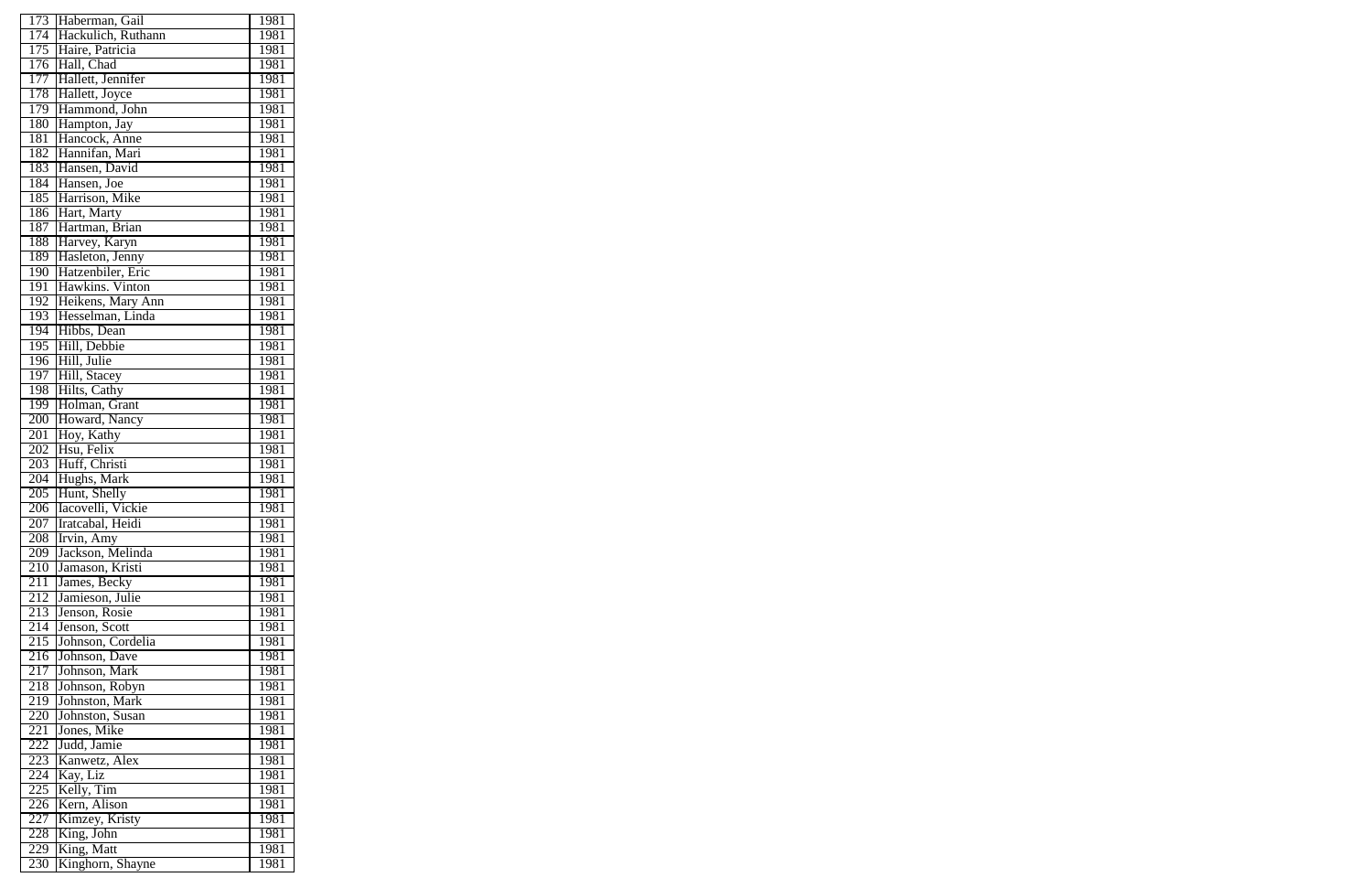| 231              | Kishpaugh, John      | 1981 |
|------------------|----------------------|------|
| 232              | Klaich, Mark         | 1981 |
| 233              | Kluck, Nadja         | 1981 |
| 234              | Knoles, Dean         | 1981 |
| 235              | Kurzrock, Anne       | 1981 |
| 236              | Kyle, Gloria         | 1981 |
| $2\overline{37}$ | Landsburg, Lisa      | 1981 |
| 238              | Lane, Dean           | 1981 |
| 239              | Lane, Jim            | 1981 |
| 240              | Larson, Barry        | 1981 |
| 241              | Laughton, Steve      | 1981 |
| 242              | Laveaga, Marcie      | 1981 |
| 243              | Le Bourveau, Lisette | 1981 |
| $\overline{244}$ | Lee, Phillip         | 1981 |
| 245              |                      | 1981 |
| 246              | Legarza, Stacy       | 1981 |
|                  | Legarza, Tracy       |      |
| 247              | LeMay, Holly         | 1981 |
| 248              | Leonidou, Mary       | 1981 |
| 249              | Lewis, Sheri         | 1981 |
| 250              | Logar, Linda         | 1981 |
| 251              | Lohse, Cheryl        | 1981 |
| 252              | Lokke, Mary          | 1981 |
| 253              | Lorenzo, Karen       | 1981 |
| 254              | Mack, Landon         | 1981 |
| 255              | Madoff, Paul         | 1981 |
| 256              | Magee, Janie         | 1981 |
| 257              | Mahana, Mike         | 1981 |
| 258              | Mansour, Hooman      | 1981 |
| 259              | Marston, Donald      | 1981 |
| 260              | Marston, Ron         | 1981 |
| 261              | Martin, Brad         | 1981 |
| 262              | Martin, Debra        | 1981 |
| 263              | Mason, Jody          | 1981 |
| 264              | Matherly, Kathy      | 1981 |
| 265              | Mathewson, Sidney    | 1981 |
| 266              | Mays, Lori           | 1981 |
| 267              | McCarthy, Katy       | 1981 |
| 268              | McCarthy, Mike       | 1981 |
| 269              | McDonald, Mike       | 1981 |
| 270              | McDowell, Anthony    | 1981 |
| 271              | McGovern, Todd       | 1981 |
| 272              | Mead, Lynda          | 1981 |
| 273              | Meadows, Denise      | 1981 |
| 274              | Metcalfe, Leslie     | 1981 |
| 275              | Meyers, Sherry       | 1981 |
| 276              | Miarecki, Ron        | 1981 |
| 277              | Michel, Mark         | 1981 |
| 278              | Miles, Jenni         | 1981 |
| 279              | Miolini, Lori        | 1981 |
| 280              | Mirch, Brian         | 1981 |
| 281              | Mohlemkamp, Jeff     | 1981 |
| 282              | Moore, Robyn         | 1981 |
| 283              | Morehouse, Doug      | 1981 |
| 284              | Morgan, Mike         | 1981 |
|                  |                      |      |
| 285              | Morgan, Pat          | 1981 |
| 286              | Morris, Tammy        | 1981 |
| 287              | Morrison, Gary       | 1981 |
| 288              | Mueller, Pete        | 1981 |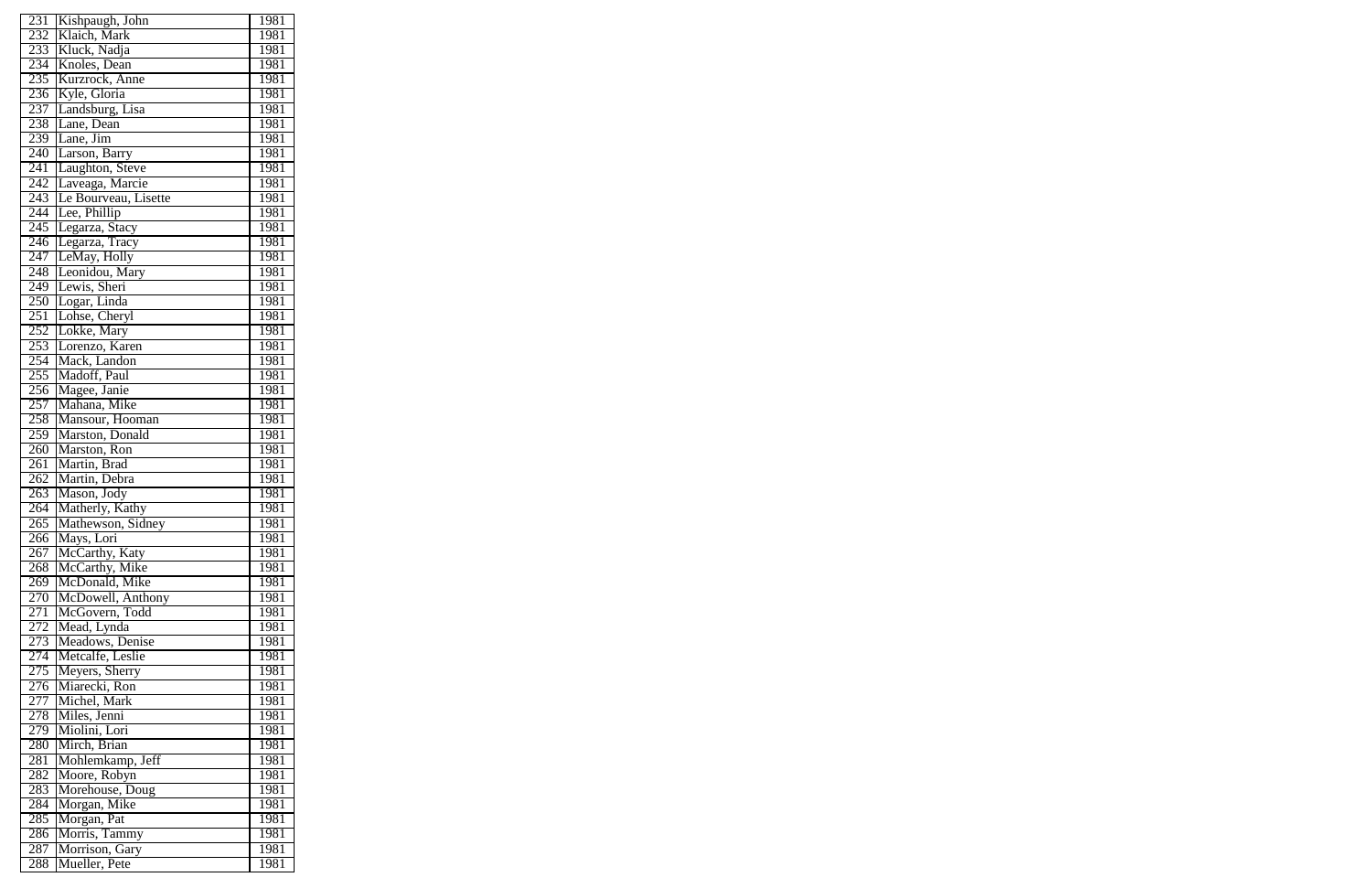| 289              | Mulholland, Lisa             | 1981         |
|------------------|------------------------------|--------------|
| 290              | Munson, Dede                 | 1981         |
| 291              | Murphy, Patrick              | 1981         |
| 292              | Myers, Cindy                 | 1981         |
| 293              | Mylan, Khand                 | 1981         |
| 294              | Myles, Malcolm               | 1981         |
| 295              | Nance, Andrey                | 1981         |
| 296              | Nasis. James                 | 1981         |
| 297              | Neeser, Shellie              | 1981         |
| 298              | Nellor, Rebecca Ann          | 1981         |
| 299              | Nelson, Brad                 | 1981         |
| 300              | Nevin, Laurie                | 1981         |
| 301              | Newton, Bill                 | 1981         |
| 302              | Nolan, Karen                 | 1981         |
| 303              | O'Brien, Sean                | 1981         |
| 304              | O'Connor, Katherine          | 1981         |
| 305              | Oetjen, Cherie               | 1981         |
| 306              | O'Halloran, Kelly            | 1981         |
| 307              | Ohlson, Lisa                 | 1981         |
|                  |                              |              |
| 308              | Oien, Denise<br>Osgood, Eric | 1981<br>1981 |
| 309              |                              |              |
| 310              | Osgood, Randy                | 1981         |
| 311              | <b>Ouellette</b> , Brian     | 1981         |
| 312              | Pace, Jim                    | 1981         |
| 313              | Pair, Larry                  | 1981         |
| 314              | Pardy, Will                  | 1981         |
| 315              | Parise, Dave                 | 1981         |
| 316              | Parker, Kelli                | 1981         |
| 317              | Parrs, Nathan                | 1981         |
| 318              | Paszek, Mary                 | 1981         |
| $\overline{319}$ | Pearce, Pat                  | 1981         |
| 320              | Pecorino, susie              | 1981         |
| 321              | Perkins, Jack                | 1981         |
| 322              | Peterson, Keith              | 1981         |
| 323              | Phillips, David              | 1981         |
| 324              | Phipps, George               | 1981         |
| 325              | Pincolini, Julie             | 1981         |
| 326              | Pinkerton, C.F.              | 1981         |
| 327              | Poncia, Shelly               | 1981         |
| 328              | Powell, Vance                | 1981         |
| 329              | Price, Becky                 | 1981         |
| 330              | Price, Larry                 | 1981         |
| 331              | Price, Mike                  | 1981         |
| 332              | Pugh, Debbie                 | 1981         |
| 333              | Purcell, Jeff                | 1981         |
| 334              | Puzey, Jim                   | 1981         |
| 335              | Quesnel, John                | 1981         |
| 336              | Rader, Tanna                 | 1981         |
| 337              | Ramociotti, Randy            | 1981         |
| 338              | Randolph, Theresa            | 1981         |
| 339              | Rankin, Wendy                | 1981         |
| 340              | Rapp, Burt                   | 1981         |
| 341              | Ratliff, Marty               | 1981         |
| 342              | Rausch, Andy                 | 1981         |
| 343              | Raven, Rick                  | 1981         |
| 344              | Ravera, Joel                 | 1981         |
| 345              | Redmon, Terry                | 1981         |
| 346              | Rehms, Martina               | 1981         |
|                  |                              |              |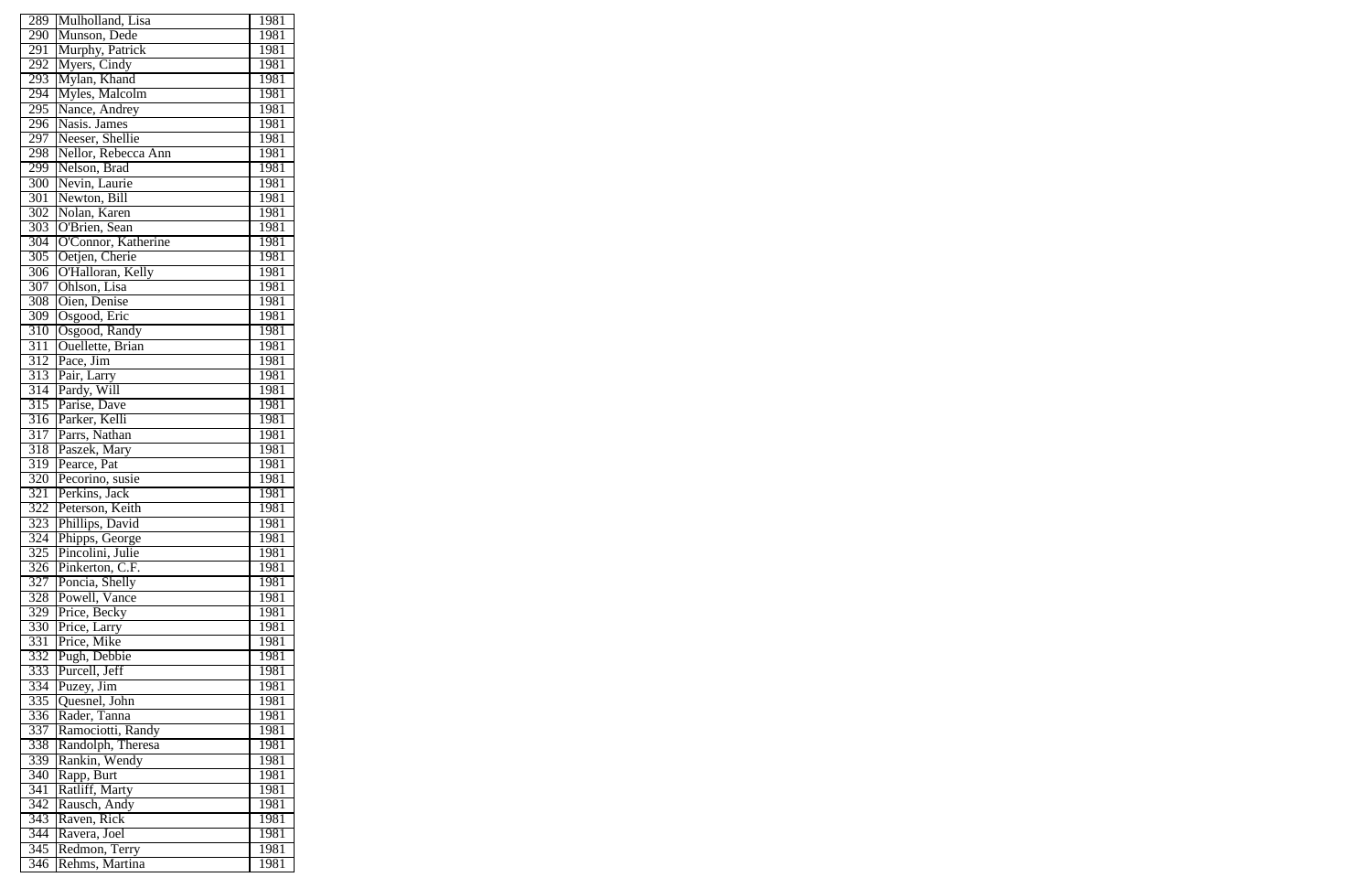| 347              | Reinkemeyer, Missi               | 1981        |
|------------------|----------------------------------|-------------|
| 348              | Reiser, Jody                     | 1981        |
| 349              | Remer, Greg                      | 1981        |
| 350              | Renshaw, Jeff                    | 1981        |
| 351              | Riley, Cevin                     | 1981        |
| 352              | Rissone, Peter                   | 1981        |
| 353              | Robinson, Rachel                 | 1981        |
| 354              | Robinson, Walt                   | 1981        |
| 355              | Rodgers, Kim                     | 1981        |
| 356              | Roenspie, Lisa                   | 1981        |
| 357              | Rogers, Rochelle                 | 1981        |
| 358              | Rose, Jill                       | 1981        |
| 359              | Rose, Robert                     | 1981        |
| 360              | Ross, Troy                       | 1981        |
| 361              |                                  | 1981        |
|                  | Rossow, Ronda<br>Rudd, Prince    | 1981        |
| $\overline{362}$ |                                  |             |
| 363              | Sackett, Ray                     | 1981        |
| 364              | Salcedo, Joel                    | 1981        |
| 365              | Salo, Chuck                      | 1981        |
| 366              | Santini, Mike                    | 1981        |
| $\overline{367}$ | Sargent, Kimberly                | 1981        |
| 368              | Saunders, Steve                  | 1981        |
| 369              | Savini, Mike                     | 1981        |
| 370              | Sawtelle, Kemp                   | 1981        |
| 371              | Sbriglia, Ray                    | 1981        |
| 372              | Scheid, Lucy                     | 1981        |
| 373              | Scherrer, Franz                  | 1981        |
| 374              | Schilling, Lisa                  | 1981        |
| 375              | Schmidt, David                   | 1981        |
| 376              | Schnitzer, Eric                  | 1981        |
| $\overline{377}$ | Schon, Laurie                    | 1981        |
| 378              | Scully, Marty                    | 1981        |
| 379              | Seabridge, Connie                | 1981        |
| 380              | Sellyei, Lauren                  | <u>1981</u> |
| $\overline{381}$ | Shanks, Maureen                  | 1981        |
| 382              | Sinclair, Lori                   | 1981        |
| 383              | Sisson, Carol                    | 1981        |
| 384              | Sisson, Clark                    | <u>1981</u> |
| 385              | Sisson, Eric                     | 1981        |
| 386              | Smith, Cindi                     | 1981        |
| 387              | Smith, Kristin                   | 1981        |
| 388              | Smith, Steve                     | 1981        |
| 389              | Solano, Janet                    | 1981        |
| 390              | Specchio, Lisa                   | 1981        |
| $\overline{391}$ | Spina, Andrienne                 | 1981        |
| 392              | Sprinkle, Mike                   | 1981        |
| 393              | Stahlheber, Laura                | 1981        |
| 394              | Stister, Ingrid                  | <u>1981</u> |
| 395              | Stoess, Craig                    | 1981        |
| 396              | Stone, Joanne                    | 1981        |
| 397              |                                  | 1981        |
| 398              | Strange, Kirk<br>Strekal, Debbie | 1981        |
|                  |                                  |             |
| 399              | Streng, Laura                    | 1981        |
| 400              | Studebaker, Lauri                | 1981        |
| 401              | Swanson, Kyle                    | 1981        |
| 402              | Swinney, Crystal                 | 1981        |
| 403              | Tatum, Fred                      | 1981        |
| 404              | <b>Taylor</b> , Missy            | 1981        |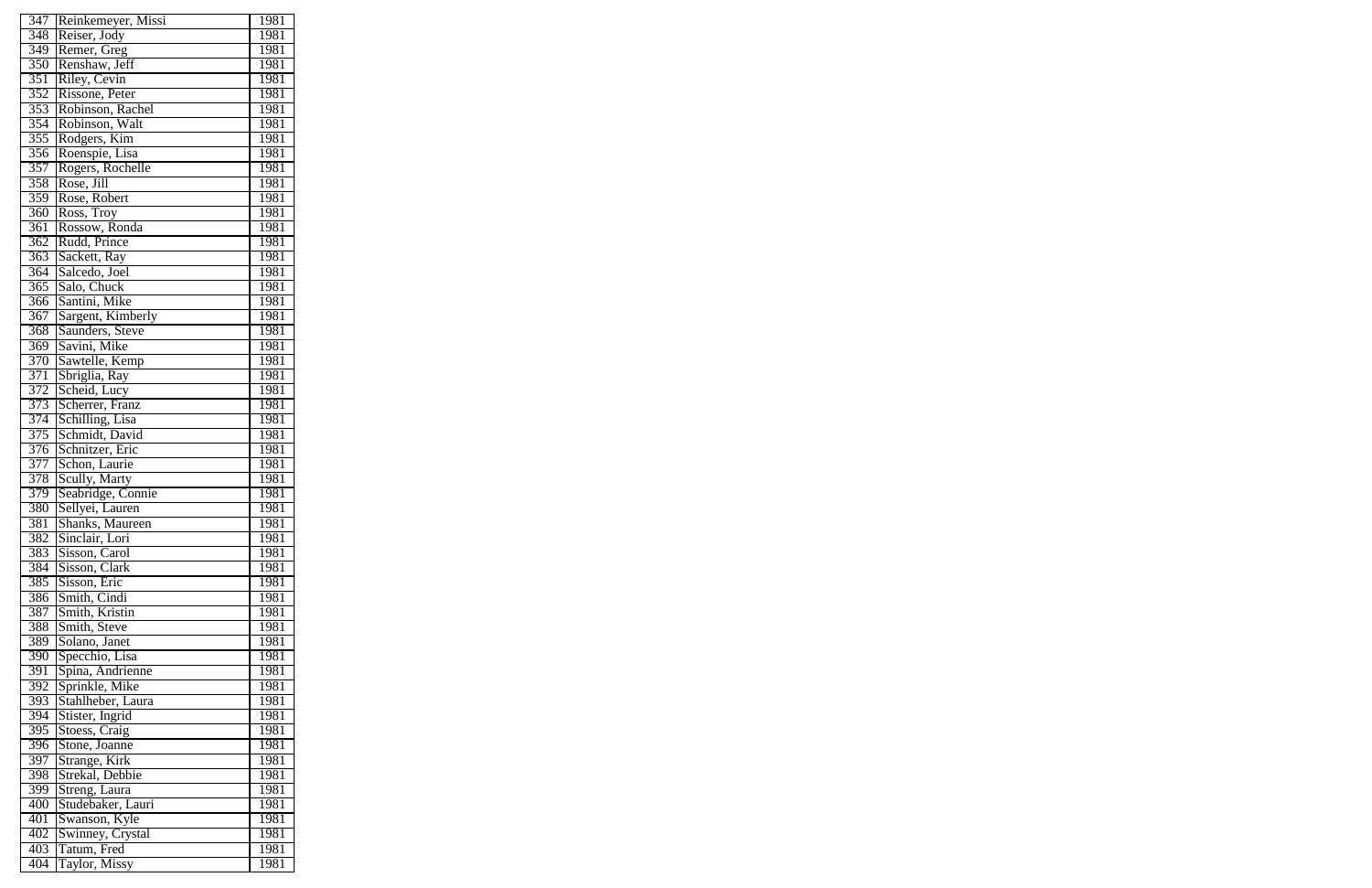| 405              | Tehranchi, Mani      | 1981 |
|------------------|----------------------|------|
| 406              | Telford, Susan       | 1981 |
| 407              | Tellgren, Traci      | 1981 |
| 408              | Thomas, Kim          | 1981 |
| 409              | Thomas, Sheri        | 1981 |
| 410              | Thrailkill, Jamie J. | 1981 |
| 411              | Torvinen, Tom        | 1981 |
| 412              | Tower, Roger         | 1981 |
| 413              | Trent, John          | 1981 |
| 414              | Trumpower, Christina | 1981 |
| 415              | Tun, Barbara         | 1981 |
| 416              | Turney, Yom          | 1981 |
| 417              | Valgardson, Leslee   | 1981 |
| 418              | Van Hooser, Lance    | 1981 |
| 419              | Vaziri, Ali          | 1981 |
| 420              | Veasley, Jeffrey     | 1981 |
| 421              | Veasley, Jennifer    | 1981 |
| 422              | Vlautin, John        | 1981 |
| 423              | Vollman, Kirstin     | 1981 |
| 424              | Waggoner, Shawn      | 1981 |
| 425              | Wagner, Julie        | 1981 |
| 426              | Walen, Kevin         | 1981 |
| 427              | Wallace, Debbie      | 1981 |
| 428              | Wallace, Jeff        | 1981 |
| 429              | Waltz, Joy           | 1981 |
| 430              | Warburton, Cathy     | 1981 |
| $43\overline{1}$ | Warner, Roni         | 1981 |
| 432              | Warren, "Jim" Leslie | 1981 |
| 433              | Warren, Gene         | 1981 |
| 434              | Warren, Matt         | 1981 |
| 435              | Watkins, Greg        | 1981 |
| 436              | Watson, Cheryl       | 1981 |
| 437              | Watson, Mark         | 1981 |
| $\overline{438}$ | Wehking, David       | 1981 |
| 439              | Weiss, Dan           | 1981 |
| 440              | Weiss, Karen         | 1981 |
| 441              | Wetzel. Alan         | 1981 |
| 442              | Whalen, Tim          | 1981 |
| 443              | Whitby, Bill         | 1981 |
| 444              | White, Gordon        | 1981 |
| 445              | Whitehead, Jon       | 1981 |
| 446              | Wiggins, Rondalynn   | 1981 |
| 447              | Wiley, Scott         | 1981 |
| 448              | Wilkinson, Greg      | 1981 |
| 449              | Williams, Guy        | 1981 |
| 450              | Williams, Laura      | 1981 |
| 451              | Williamson, Teresa   | 1981 |
| 452              | Wilson, Don          | 1981 |
| 453              | Wilson, Treyna       | 1981 |
| 454              | Wirthlin, Sherri     | 1981 |
| 455              | Wojtkowiak, Dennis   | 1981 |
| 456              | Wood, Rene           | 1981 |
| 457              | Woodman, Charles     | 1981 |
| 458              | Wooster, David       | 1981 |
| 459              | Worsham, James       | 1981 |
| 460              | Wright, Dede         | 1981 |
| 461              | Wright, Roz          | 1981 |
| 462              | Young, Cathy         | 1981 |
|                  |                      |      |